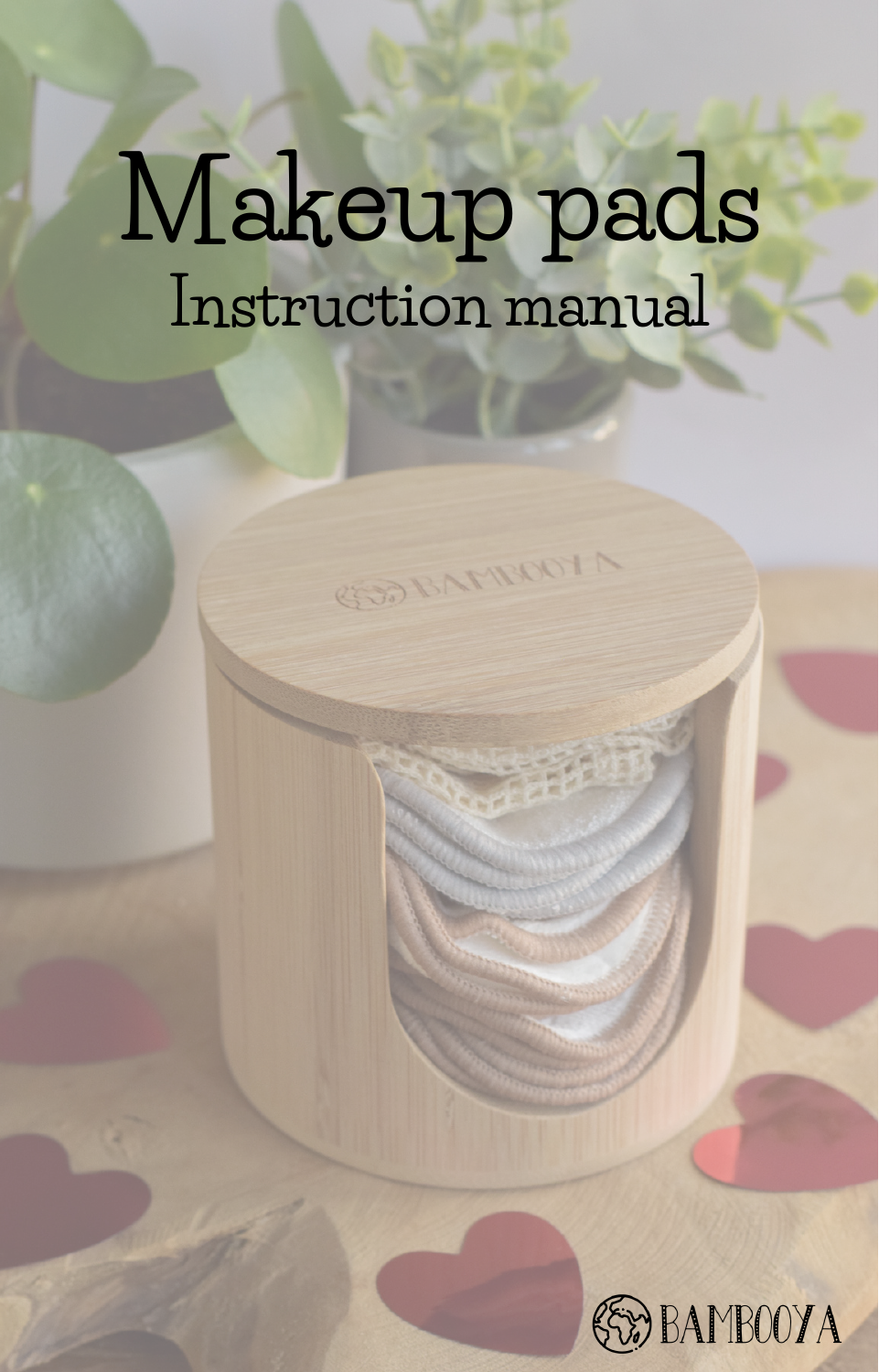### **Amazing to have you onboard!**

Thank you for purchasing the Bambooya Makeup Pads!

We are very pleased that you are joining our mission and daring to take a step towards a more sustainable lifestyle. In this way, together we ensure that we produce less waste and reduce our footprint.

TOGETHER it is up to us to take care of OUR planet.

if you have any questions please feel free to reach out to us via info@bambooya.org or via the chat on our Instagram: [Bambooya.lifestyle](https://www.instagram.com/bambooya.lifestyle/)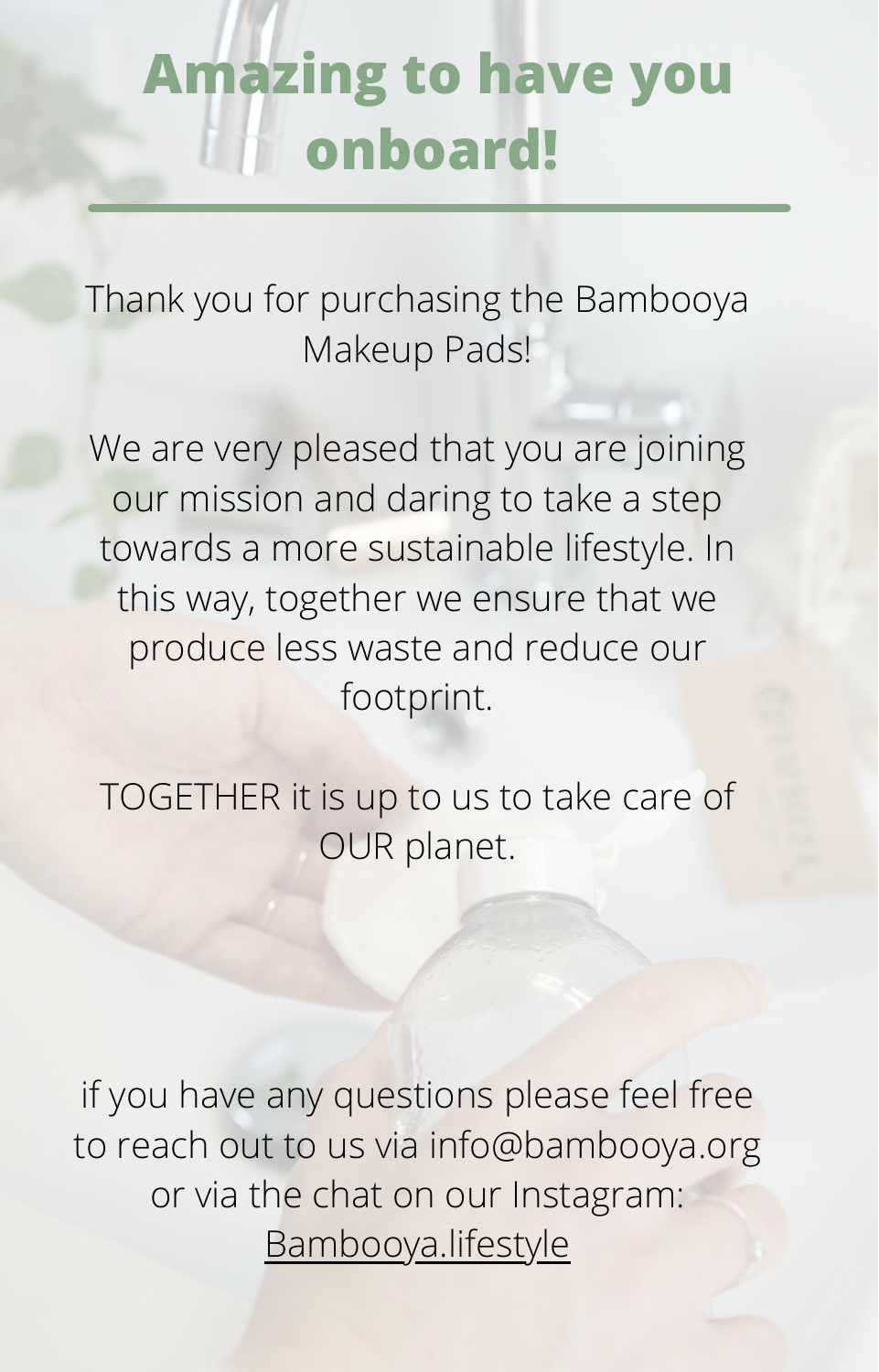### **The Bambooya Makeup Pads**

Replacing the traditional single use makeup pads for reusable makeup pads is a very important step towards reducing waste.

Did you know that for the production of 1kg of single use cotton-pads, traditionally, a lot of fertilisers, pesticides, and approx 20.000 liters of water are used?

We have developed our makeup pads to last for years! You can easily use them (depending on the use) for up to 350 times.

In this manual we will share some tips and tricks on how to use the makeup pads best. Do you have any tips that should be added? Please let us know :)

.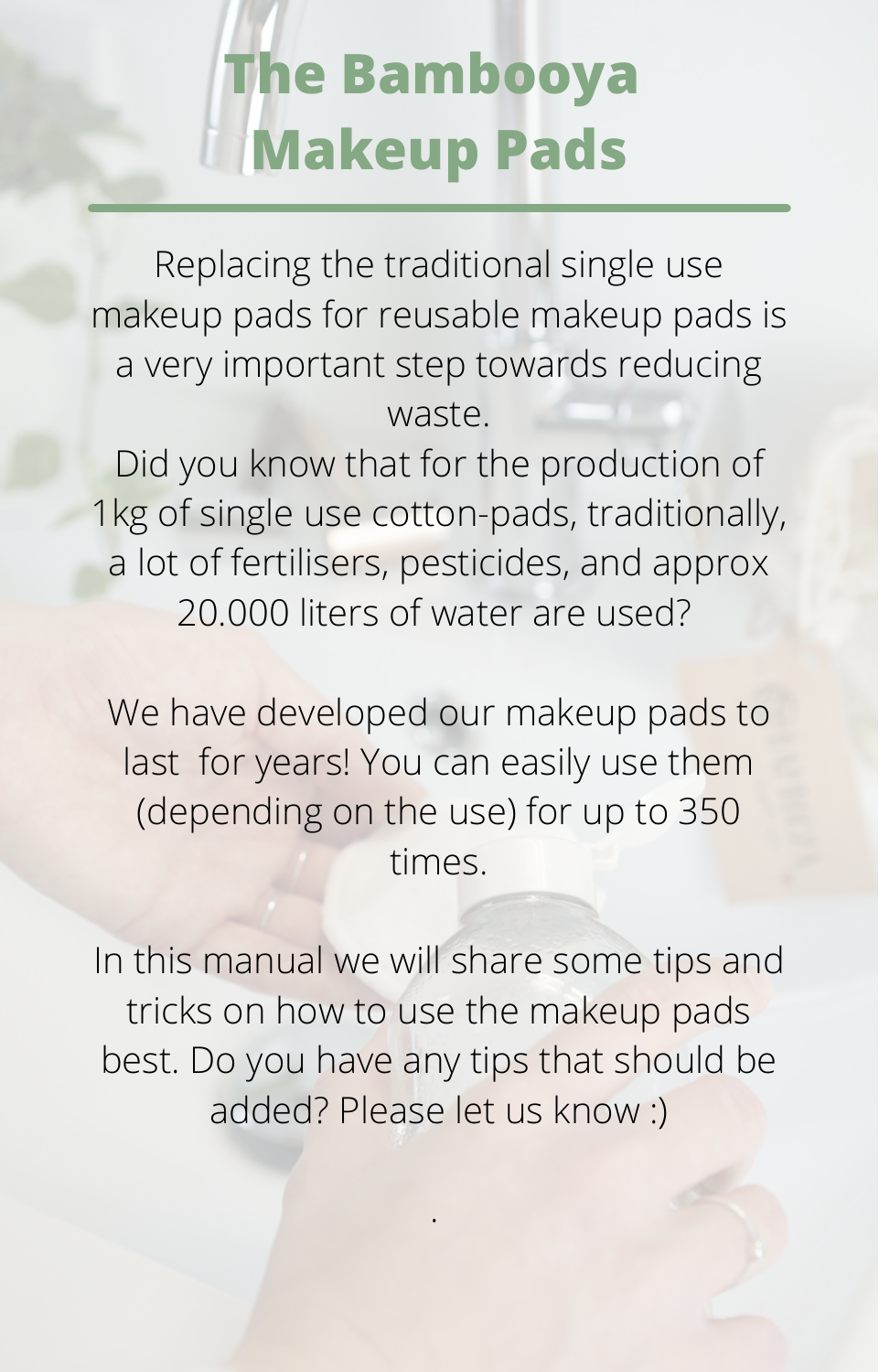## **Different Makeup Pads**

#### The Terry Pads

The Terry Pads have a scrub texture. These are best suited for a deeper clean or to remove tenacious makeup. In addition to removing make-up, the Terry Pads are also well suitable to take off a face mask or exfoliate your skin.

#### The Velvet Pads

The Soft Velvet Pads are best used to remove light make-up, clean your skin and to use on sensitive areas such as the eyes.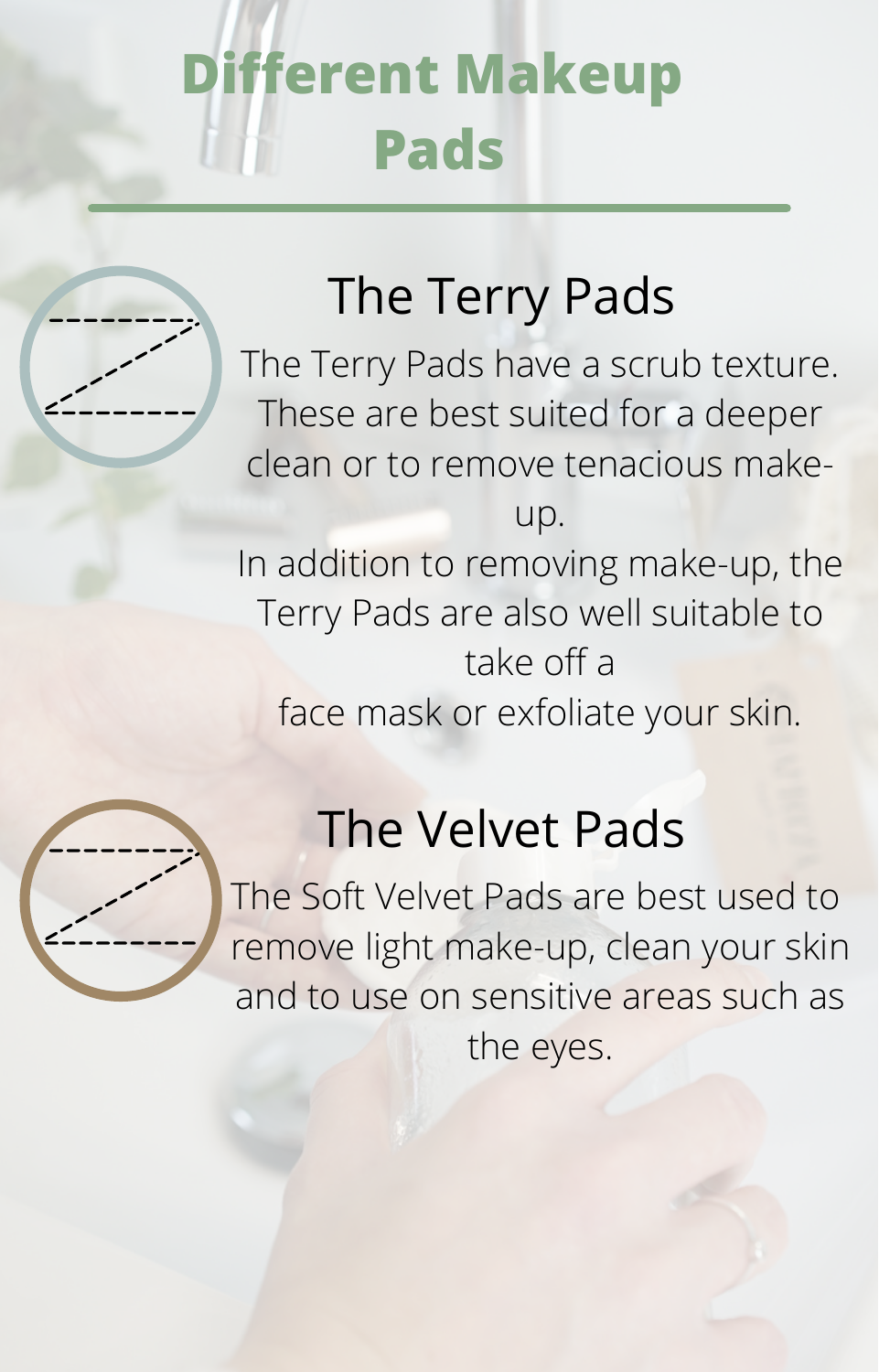#### **How to use?**

The pads are designed to be used either dry or dampened.

To optimize the absorption rate of the Bambooya pads we recommend you to first moisten it with a few drops of water before applying any lotions on the pad. Once done, squeeze the pad to make sure its equally spread. lastly, add your product on the pad.

This way, the pads have the highest absorption rate and hence the lesser lotion is needed. And we know, less is more :)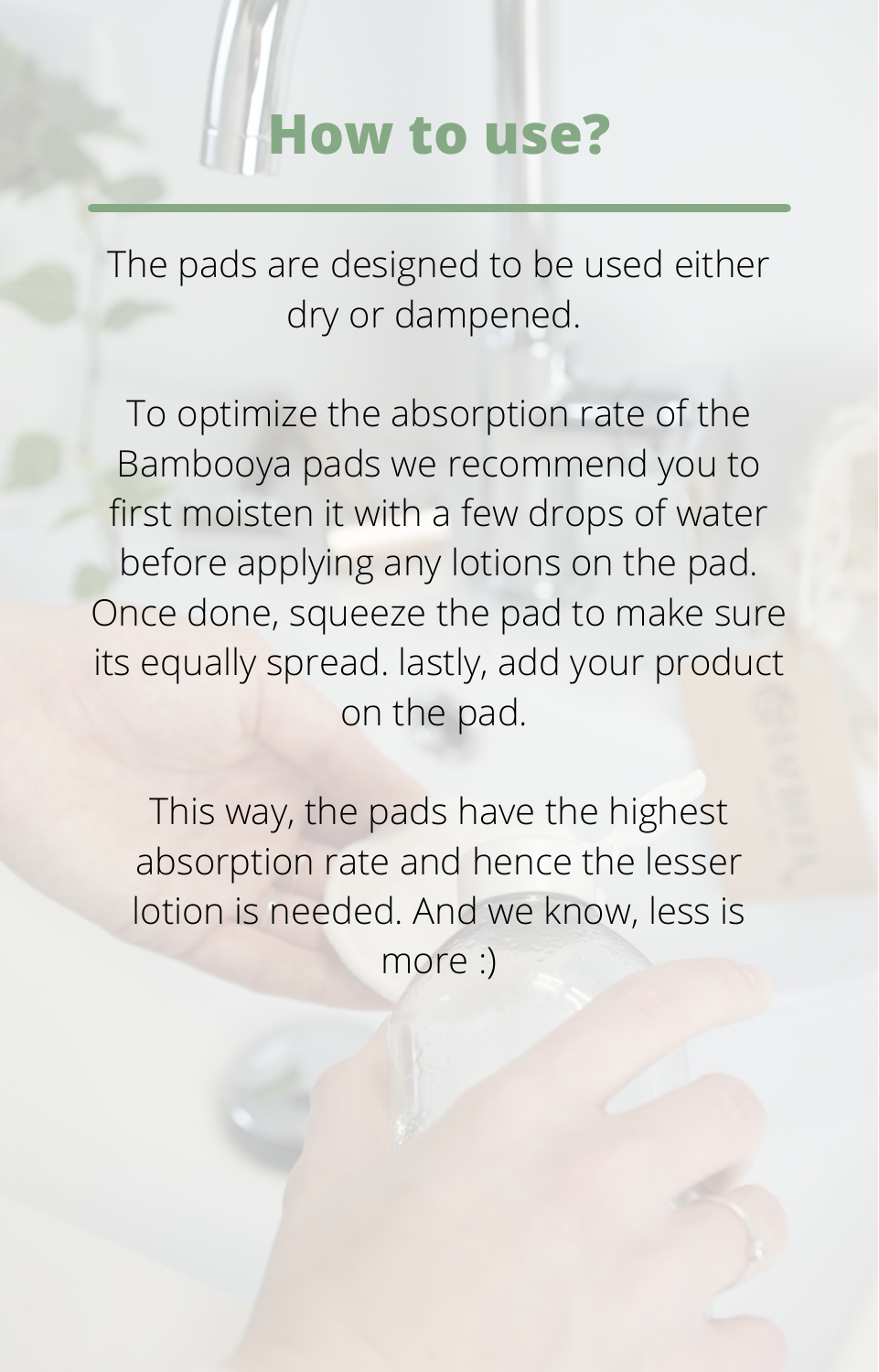### **Washing instructions**

Before using the makeup pads for the first time, we recommend you to wash them first

You can wash the pads in the washing machine on 40-60 degrees Celcius

We advise you to use the Mesh Laundry bag to prevent the pads from getting lost in the washing machine

Let the pads air-dry. They are lightweight and will be ready to use within a few hours! Don't tumble dry the pads as the high temperatures may cause the pads to shrink.